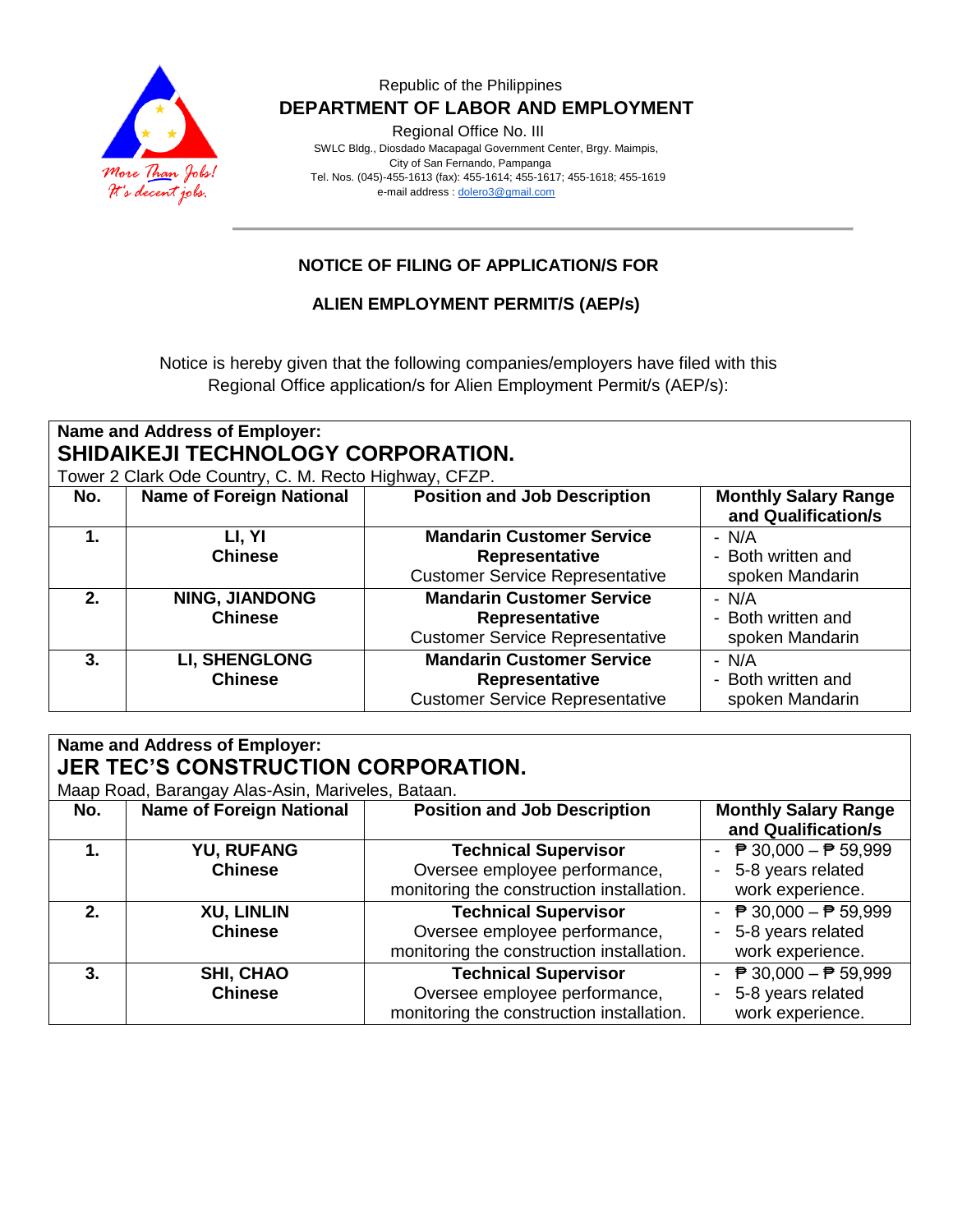

Regional Office No. III

 SWLC Bldg., Diosdado Macapagal Government Center, Brgy. Maimpis, City of San Fernando, Pampanga Tel. Nos. (045)-455-1613 (fax): 455-1614; 455-1617; 455-1618; 455-1619 e-mail address [: dolero3@gmail.com](mailto:dolero3@gmail.com)

|                                                                                          | Name and Address of Employer:              |                                                                                                                |                                                                                                         |  |  |
|------------------------------------------------------------------------------------------|--------------------------------------------|----------------------------------------------------------------------------------------------------------------|---------------------------------------------------------------------------------------------------------|--|--|
| HONGSHENG GAMING TECHNOLOGY INC.<br>No. 888 Sitio Pag-Asa, Brgy. Anupul, Bamban, Tarlac. |                                            |                                                                                                                |                                                                                                         |  |  |
| No.                                                                                      | <b>Name of Foreign National</b>            | <b>Position and Job Description</b>                                                                            | <b>Monthly Salary Range</b><br>and Qualification/s                                                      |  |  |
| 1.                                                                                       | <b>WANG, JINGSHENG</b><br><b>Chinese</b>   | <b>Mandarin Customer Support</b><br>Representative<br>Customer support for offshore gaming.                    | - $\overline{P}$ 30,000 - $\overline{P}$ 59,999<br>Fluency in English<br>and Mandarin.                  |  |  |
| 2.                                                                                       | <b>CHIW DER ZHEN</b><br><b>Malaysian</b>   | <b>Malaysian Customer Support</b><br><b>Representative for Gaming</b><br>Customer support for offshore gaming. | $\overline{P}$ 30,000 - $\overline{P}$ 59,999<br>$\blacksquare$<br>Fluency in Malay and<br>English.     |  |  |
| 3.                                                                                       | <b>FOONG SHI YUEN</b><br><b>Malaysian</b>  | <b>Malaysian Customer Support</b><br><b>Representative for Gaming</b><br>Customer support for offshore gaming. | $\overline{P}$ 30,000 - $\overline{P}$ 59,999<br>Fluency in Malay and<br>English.                       |  |  |
| 4.                                                                                       | <b>CHUNG ZHI LEONG</b><br><b>Malaysian</b> | <b>Malaysian Customer Support</b><br><b>Representative for Gaming</b><br>Customer support for offshore gaming. | $\overline{P}$ 30,000 − $\overline{P}$ 59,999<br>Fluency in Malay and<br>English.                       |  |  |
| 5.                                                                                       | <b>CHONG YONG SENG</b><br><b>Malaysian</b> | <b>Malaysian Customer Support</b><br><b>Representative for Gaming</b><br>Customer support for offshore gaming. | $\overline{P}$ 30,000 - $\overline{P}$ 59,999<br>$\blacksquare$<br>Fluency in Malay and<br>English.     |  |  |
| 6.                                                                                       | <b>HO JIA YING</b><br><b>Malaysian</b>     | <b>Malaysian Customer Support</b><br><b>Representative for Gaming</b><br>Customer support for offshore gaming. | - $\overline{P}$ 30,000 - $\overline{P}$ 59,999<br>Fluency in Malay and<br>English.                     |  |  |
| 7.                                                                                       | <b>NG POH CHOO</b><br><b>Malaysian</b>     | <b>Malaysian Customer Support</b><br><b>Representative for Gaming</b><br>Customer support for offshore gaming. | ₱ 30,000 - ₱ 59,999<br>$\blacksquare$<br>Fluency in Malay and<br>English.                               |  |  |
| 8.                                                                                       | ZHOU, YU<br><b>Chinese</b>                 | <b>Mandarin Customer Support</b><br><b>Representative for Gaming</b><br>Customer support for offshore gaming.  | ₱ 30,000 - ₱ 59,999<br>Fluency in English<br>and Mandarin                                               |  |  |
| 9.                                                                                       | <b>CHAN CHIAW JI</b><br><b>Malaysian</b>   | <b>Malaysian Customer Support</b><br><b>Representative for Gaming</b><br>Customer support for offshore gaming. | $\overline{p}30,000 - \overline{p}59,999$<br>Fluency in Malay and<br>English.                           |  |  |
| 10.                                                                                      | <b>CHIW CHAI KIAT</b><br><b>Malaysian</b>  | <b>Malaysian Customer Support</b><br><b>Representative for Gaming</b><br>Customer support for offshore gaming. | $\overline{P}$ 30,000 - $\overline{P}$ 59,999<br>Fluency in Malay and<br>English.                       |  |  |
| 11.                                                                                      | <b>CHIW DER EARN</b><br><b>Malaysian</b>   | <b>Malaysian Customer Support</b><br><b>Representative for Gaming</b><br>Customer support for offshore gaming. | <sup><math>p</math></sup> 30,000 – <sup><math>p</math></sup> 59,999<br>Fluency in Malay and<br>English. |  |  |
| 12.                                                                                      | <b>FOONG SHI ZHE</b><br><b>Malaysian</b>   | <b>Malaysian Customer Support</b><br><b>Representative for Gaming</b><br>Customer support for offshore gaming. | ₱ 30,000 - ₱ 59,999<br>Fluency in Malay and<br>English.                                                 |  |  |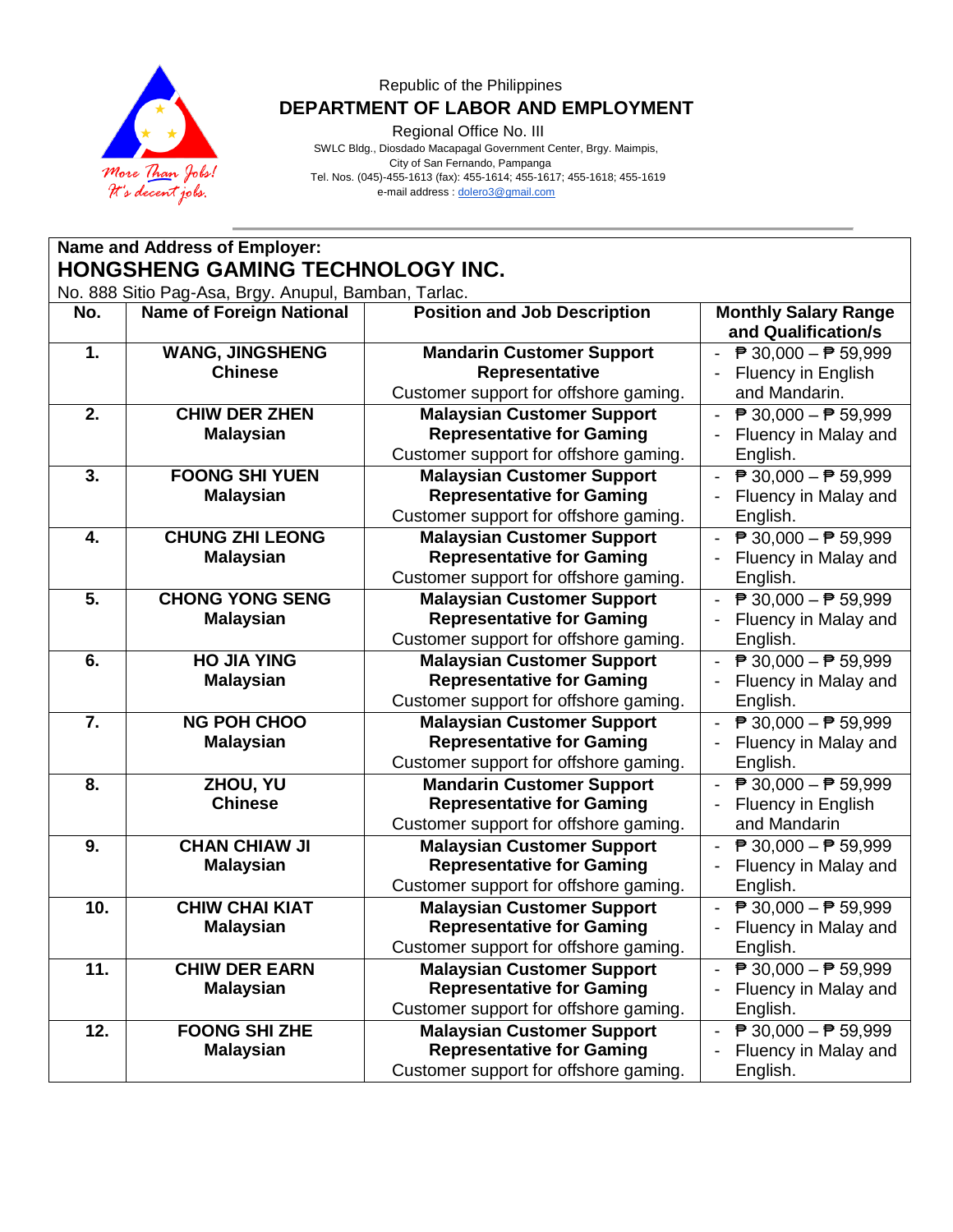

Regional Office No. III

 SWLC Bldg., Diosdado Macapagal Government Center, Brgy. Maimpis, City of San Fernando, Pampanga Tel. Nos. (045)-455-1613 (fax): 455-1614; 455-1617; 455-1618; 455-1619 e-mail address [: dolero3@gmail.com](mailto:dolero3@gmail.com)

| 13. | <b>NG SIN GUAN</b>   | <b>Malaysian Customer Support</b>     | $\overline{P}$ 30,000 - $\overline{P}$ 59,999 |
|-----|----------------------|---------------------------------------|-----------------------------------------------|
|     | <b>Malaysian</b>     | <b>Representative for Gaming</b>      | Fluency in Malay and                          |
|     |                      | Customer support for offshore gaming. | English.                                      |
| 14. | <b>PHOON KAR HOU</b> | <b>Malaysian Customer Support</b>     | $\overline{P}$ 30,000 - $\overline{P}$ 59,999 |
|     | <b>Malaysian</b>     | <b>Representative for Gaming</b>      | Fluency in Malay and                          |
|     |                      | Customer support for offshore gaming. | English.                                      |
| 15. | <b>HO JIA WEI</b>    | <b>Malaysian Customer Support</b>     | $\overline{P}$ 30,000 - $\overline{P}$ 59,999 |
|     | <b>Malaysian</b>     | <b>Representative for Gaming</b>      | Fluency in Malay and                          |
|     |                      | Customer support for offshore gaming. | English.                                      |
| 16. | <b>LEE CHUN YI</b>   | <b>Malaysian Customer Support</b>     | $\overline{P}$ 30,000 − $\overline{P}$ 59,999 |
|     | <b>Malaysian</b>     | <b>Representative for Gaming</b>      | Fluency in Malay and                          |
|     |                      | Customer support for offshore gaming. | English.                                      |
| 17. | YONG SOON FATT       | <b>Malaysian Customer Support</b>     | $\overline{P}$ 30,000 - $\overline{P}$ 59,999 |
|     | <b>Malaysian</b>     | <b>Representative for Gaming</b>      | Fluency in Malay and                          |
|     |                      | Customer support for offshore gaming. | English.                                      |
| 18. | <b>MAO, JIANWEI</b>  | <b>Mandarin Customer Support</b>      | $\overline{P}$ 30,000 - $\overline{P}$ 59,999 |
|     | <b>Chinese</b>       | <b>Representative for Gaming</b>      | Fluency in English                            |
|     |                      | Customer support for offshore gaming. | and Mandarin                                  |
| 19. | <b>YU, HAIGANG</b>   | <b>Mandarin Customer Support</b>      | $\overline{P}$ 30,000 - $\overline{P}$ 59,999 |
|     | <b>Chinese</b>       | <b>Representative for Gaming</b>      | Fluency in English                            |
|     |                      | Customer support for offshore gaming. | and Mandarin                                  |

# **Name and Address of Employer: SIGLO LEATHERWARE MANUFACTURING INC.**

|               | Angeles Industrial Park Inc., Special Econimic Zone, Barangay Calibutbut, Bacolor, Pampanga. |                                                                                                                    |                                                                                                                                                                |  |  |
|---------------|----------------------------------------------------------------------------------------------|--------------------------------------------------------------------------------------------------------------------|----------------------------------------------------------------------------------------------------------------------------------------------------------------|--|--|
| No.           | <b>Name of Foreign National</b>                                                              | <b>Position and Job Description</b>                                                                                | <b>Monthly Salary Range</b>                                                                                                                                    |  |  |
|               |                                                                                              |                                                                                                                    | and Qualification/s                                                                                                                                            |  |  |
| $\mathbf 1$ . | <b>CHEN, ZHIYONG</b>                                                                         | <b>Wallet Supervisor</b>                                                                                           | $\overline{P}$ 30,000 − $\overline{P}$ 59,999                                                                                                                  |  |  |
|               | <b>Chinese</b>                                                                               | Assess and classify the production                                                                                 | Must develop                                                                                                                                                   |  |  |
|               |                                                                                              | trainor capability to perform a trained<br>task.                                                                   | relevant harmonious<br>communication &<br>coordination's among<br>Filipino & Chinese<br>team.                                                                  |  |  |
| 2.            | <b>LIAO, QISHENG</b><br><b>Chinese</b>                                                       | <b>Wallet Supervisor</b><br>Assess and classify the production<br>trainor capability to perform a trained<br>task. | $\overline{P}$ 30,000 - $\overline{P}$ 59,999<br>Must develop<br>relevant harmonious<br>communication &<br>coordination's among<br>Filipino & Chinese<br>team. |  |  |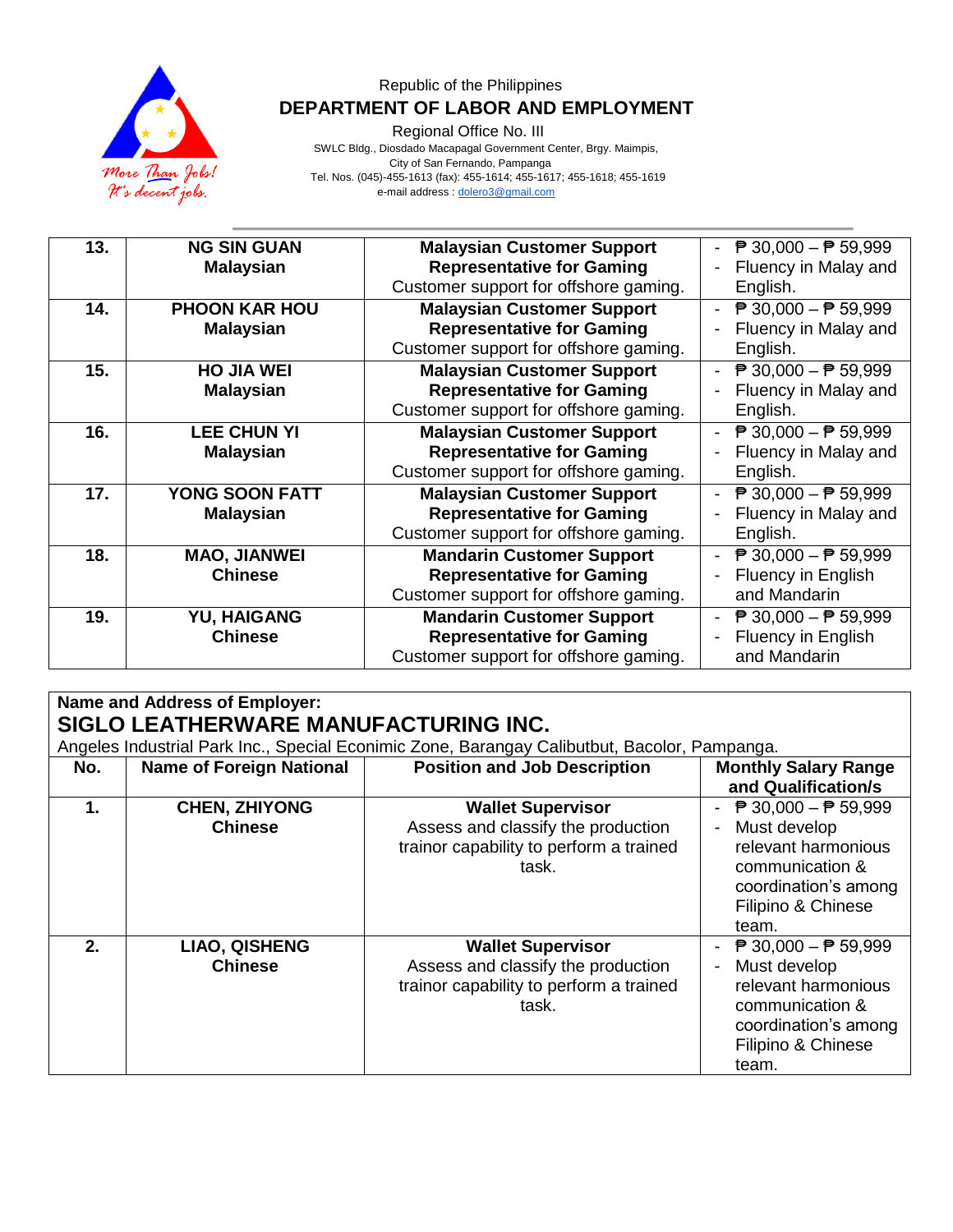

Regional Office No. III

 SWLC Bldg., Diosdado Macapagal Government Center, Brgy. Maimpis, City of San Fernando, Pampanga

Tel. Nos. (045)-455-1613 (fax): 455-1614; 455-1617; 455-1618; 455-1619

e-mail address [: dolero3@gmail.com](mailto:dolero3@gmail.com)

|  | <b>WANG, WEIXIONG</b><br><b>Chinese</b> | <b>Wallet Supervisor</b><br>Assess and classify the production<br>trainor capability to perform a trained<br>task. | - $\overline{P}$ 30,000 - $\overline{P}$ 59,999<br>Must develop<br>relevant harmonious<br>communication &<br>coordination's among<br>Filipino & Chinese<br>team. |
|--|-----------------------------------------|--------------------------------------------------------------------------------------------------------------------|------------------------------------------------------------------------------------------------------------------------------------------------------------------|
|--|-----------------------------------------|--------------------------------------------------------------------------------------------------------------------|------------------------------------------------------------------------------------------------------------------------------------------------------------------|

| <b>Name and Address of Employer:</b> |                                 |                                                                                                                                                                                                 |                                                                                                                                                                                      |  |  |
|--------------------------------------|---------------------------------|-------------------------------------------------------------------------------------------------------------------------------------------------------------------------------------------------|--------------------------------------------------------------------------------------------------------------------------------------------------------------------------------------|--|--|
| <b>CGC TECHNOLOGIES INC.</b>         |                                 |                                                                                                                                                                                                 |                                                                                                                                                                                      |  |  |
|                                      |                                 | Bldg. 1 and 2 Sunvalley Business Hub, T-309 Jose Abad Santos Avenue, CFZP.                                                                                                                      |                                                                                                                                                                                      |  |  |
| No.                                  | <b>Name of Foreign National</b> | <b>Position and Job Description</b>                                                                                                                                                             | <b>Monthly Salary Range</b><br>and Qualification/s                                                                                                                                   |  |  |
| 1.                                   | YIN, RUI<br><b>Chinese</b>      | <b>Customer Service Representative</b><br>Interacting with customers to provide<br>information in response to inquiries,<br>analyzing customer problems, handling,<br>and resolving complaints. | - $\overline{P}$ 30,000 - $\overline{P}$ 59,999<br>- Fluent in Mandarin<br>language (can read and<br>write)<br>- Ability to understand<br>and grasp basic<br>customer service skills |  |  |
| 2 <sub>1</sub>                       | LUO, JIAN<br><b>Chinese</b>     | <b>Customer Service Representative</b><br>Interacting with customers to provide<br>information in response to inquiries,<br>analyzing customer problems, handling,<br>and resolving complaints. | - $\overline{P}$ 30,000 - $\overline{P}$ 59,999<br>- Fluent in Mandarin<br>language (can read and<br>write)<br>- Ability to understand<br>and grasp basic<br>customer service skills |  |  |

| Name and Address of Employer:<br>OB OPTIMA BUILDERS CONSTRUCTION CORPORATION. |                                       |                                                                                                                       |                                                                                                                                         |  |
|-------------------------------------------------------------------------------|---------------------------------------|-----------------------------------------------------------------------------------------------------------------------|-----------------------------------------------------------------------------------------------------------------------------------------|--|
|                                                                               | GNPower Alas-Asin, Mariveles, Bataan. |                                                                                                                       |                                                                                                                                         |  |
| No.                                                                           | <b>Name of Foreign National</b>       | <b>Position and Job Description</b>                                                                                   | <b>Monthly Salary Range</b><br>and Qualification/s                                                                                      |  |
|                                                                               | ZHOU, JIEQUN<br><b>Chinese</b>        | <b>Site Supervisor</b><br>Documenting production output.<br>Supervising workers and evaluating<br>worker performance. | - $\overline{P}$ 30,000 - $\overline{P}$ 59,999<br>- Must know how to<br>speak Mandarin and<br>Interpret Chinese<br>technical drawings. |  |